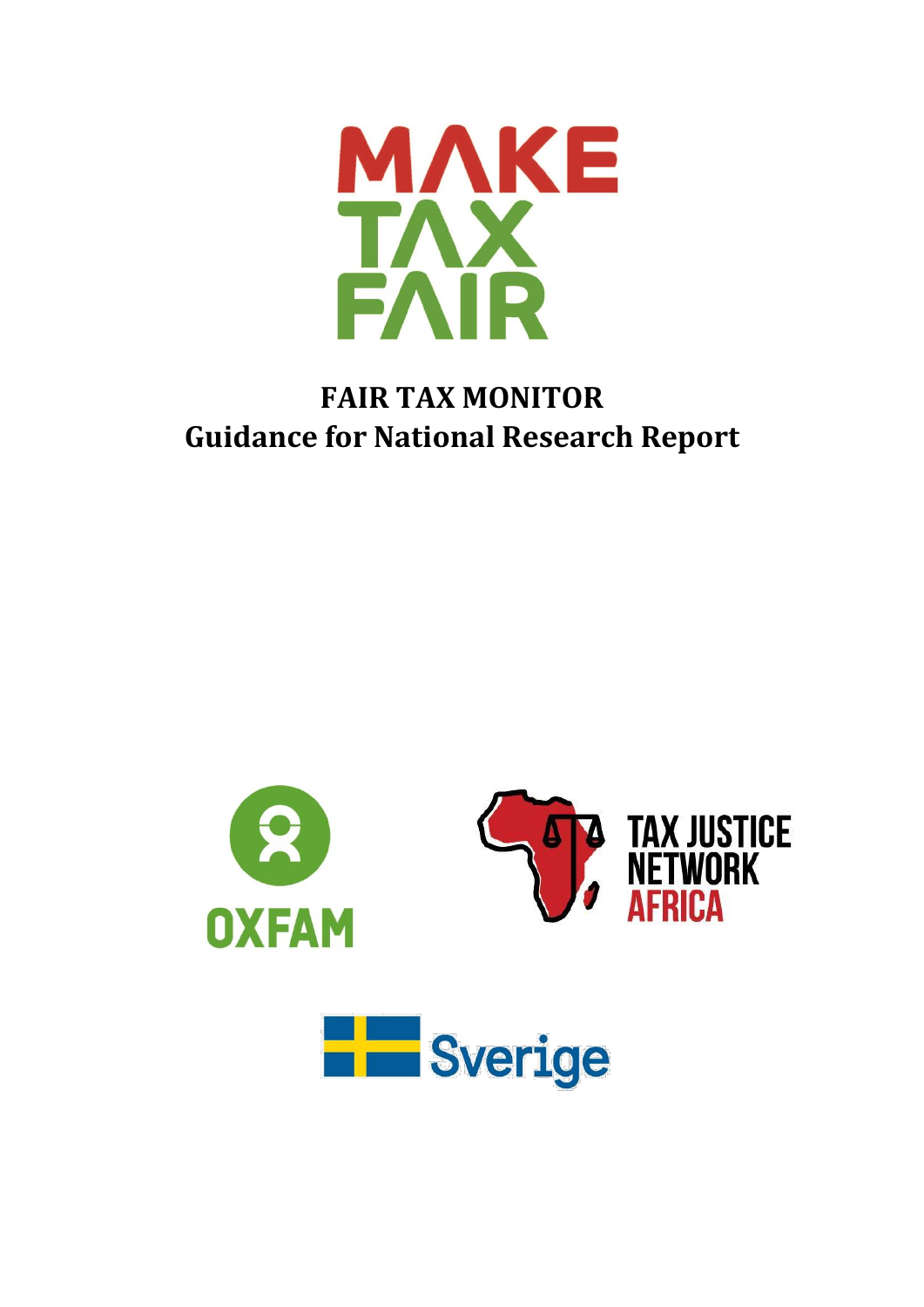# **Guidance for National Research Report**

This short document was developed as a guide to all staff & organizations involved in the development of the Fair Tax Monitor. This file will provide essential insight into the successful development of a FTM national project, as well as where to locate information and relevant background knowledge for it. This guide is essential to read prior to the research, as it provides a clear direction on how to start the research (Part I), and how to assess complex matters such as tax systems and fiscal policies (Part II).

# **Background**

The Fair Tax Monitor (FTM) project was started in December 2014. The FTM project was developed by Oxfam Novib and Tax Justice Network–Africa in collaboration with partners and Oxfam Country Offices.

The Fair Tax Monitor's overall goal is to strengthen the advocacy activities at the local and global levels. Through the development of local capacity on technical fiscal issues, the FTM provides an overview of national tax systems and identifies the main challenges they face. The tool provides reliable evidence for the advocacy and lobby work of our partners, which strengthens their position and increases their credibility as well as their influencing power. Furthermore, the FTM compares key elements of tax systems and thus complements the activities of Oxfam's global Even it Up! campaign and TJN-A's activities realized at the African level. The project's focus is on tax policies and practices, and by deliberate choice it pays only reserved attention to issues related to public expenditure.

The present Guidance document, alongside the recently updated version of the Common Research Framework (CRF) document, will be utilized starting in 2019 for country research by a number of new countries, as well as partners from ActionAid. The original CRF was developed during the pilot phase in 2015/2016 and implemented in 4 pilot countries: Bangladesh, Pakistan, Uganda and Senegal. A first update to the CRF was made in 2018 and implemented in 9 countries: Senegal, Tunisia, Nigeria, Uganda, Occupied Palestinian Territories, Pakistan, Bangladesh, Vietnam and Cambodia. While the previous versions of the CRF were only utilized in Africa and Southeast Asia, the ambition of the new CRF methodology is to expand to Latin America and sharply increase the number of national reports produced in Africa (also through the partnership with Action Aid).

The latest revisions for the 2019 CRF are based on the inputs received during a series of skype meetings with the FTM Working Group members (Oxfam staff and partners) and during workshops held in The Hague. In addition, we received inputs from internal and external experts working on taxation and development.

The FTM Working Group has defined a fair tax system as follows: (1) progressive and serves as a mechanism to redistribute income in a gender responsive way; (2) allows to raise sufficient revenue to perform government functions and provide high-quality essential public services; (3) refrains from and eliminates tax exemptions and incentives to the elite (individuals and corporate); and (4) tackles causes of illicit capital flight and tax evasion & avoidance by multinational companies and the wealthy.

The common research framework can be used to gather qualitative and quantitative information in a standardized manner. The collected data will be categorized and evaluated and entered into the FTM online tool. A research report with more detailed information and analyses will be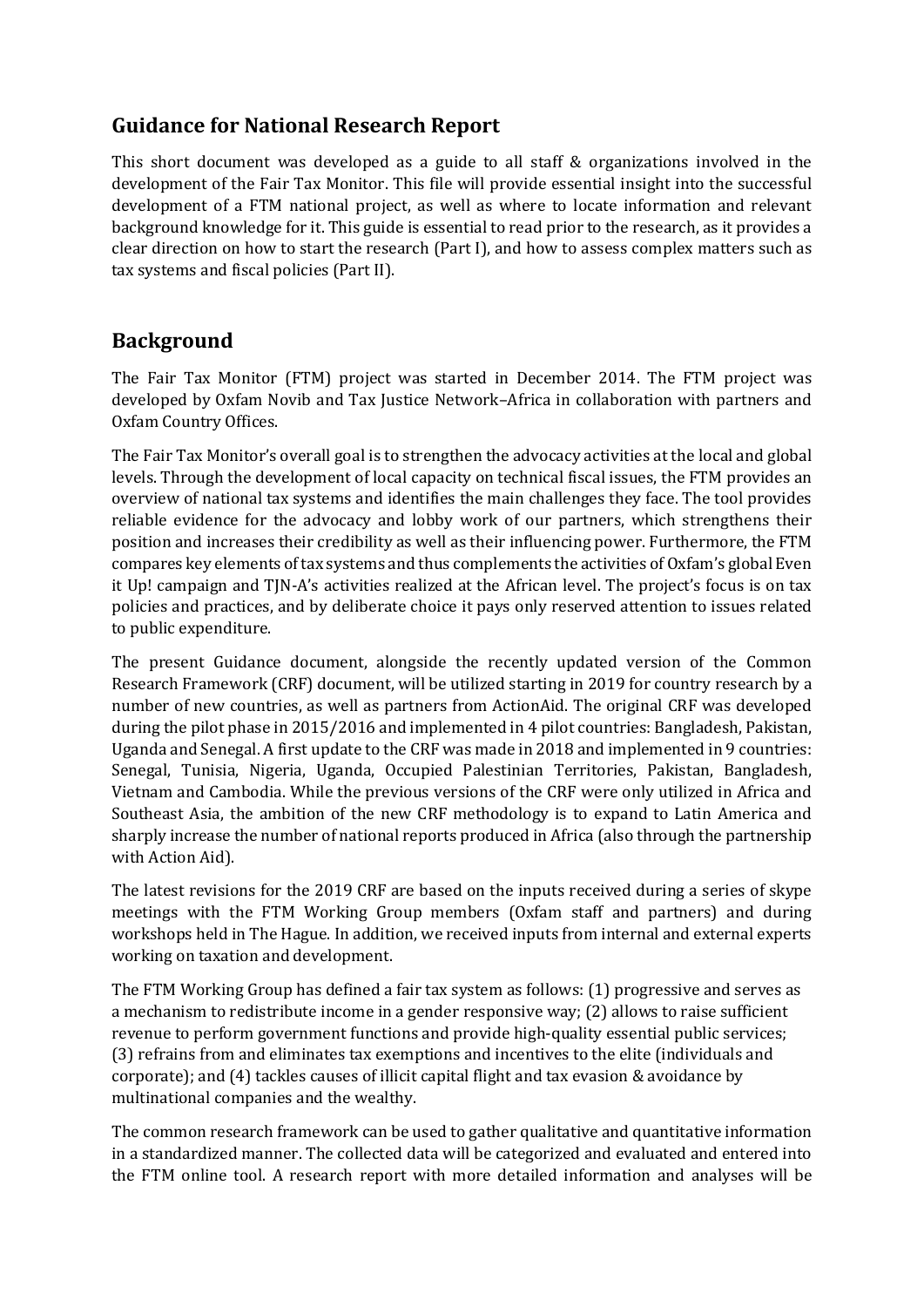available for each focus country a[t www.maketaxfair.net.](http://www.maketaxfair.net/)

# **Approach**

The FTM in its present version has six distinct thematic evaluation categories. These categories are meant to cover the main issues that tax systems in developing countries face today, and to reflect the idea of a fair tax system. The categories included in the FTM's methodology to evaluate the tax systems are:

- DISTRIBUTION OF THE TAX BURDEN AND PROGRESSIVITY
- REVENUE SUFFICIENCY AND TAX LEAKAGES
- TAX COMPETITION AND CORPORATE INCENTIVES
- EFFECTIVENESS OF THE TAX ADMINISTRATION
- GOVERNMENT SPENDING
- TRANSPARENCY AND ACCOUNTABILITY

In order to properly assess the categories above, the FTM is divided into two complementary files which examine the fairness of a national tax system through distinct approaches:

(i) The *scoring questions* file, which is an Excel spreadsheet containing a number of questions that will reflect the level of fairness in a tax system through an overall score based on specific issues. The rationale and possible sources for locating those answers are also described in the Excel file. As the scoring questions will be resolved by all countries producing FTM studies, this file will provide the opportunity to compare the data between a number of countries. The scoring questions were formulated as binary (yes/no) questions and their structure is adjusted so that a scoring point is assigned to a positive answer and no scoring point to a negative answer. For qualitative questions, to indicate a country score as partially positive, we offer the possibility to give 0,5 points. In this way, it is possible to work with both qualitative and quantitative data and to combine them in constructing the final score for each category.

The scoring scale is defined from zero to ten; zero representing an unfair component of a tax system and ten representing a fair component of a tax system. The final scores are rounded up for practical purposes, but the exact scores are available in the methodology sheets for each country. The scale is also divided into five coloured intervals corresponding to scores (0 to 2), (3 to 4), (5 to 6), (7 to 8) and (9 to 10).

(ii) The *country report* file, which is to be developed by the researcher based on the Common Research Framework (CRF) and the background information mentioned below in this file. The research framework defines in more detail which information is required to be analysed in the FTM national research reports. Using the CRF should lead to similar looking reports in the FTM focus countries with 7 main analytical chapters following the guiding questions from the CRF. First of all the report should give a brief description of the tax system. Secondly it should analyse the current tax system following the 6 clusters of topics listed above. The material focused on the analytical chapters should generate a document totaling approximately 50 pages. In addition, other basic elements should be present (e.g. content list, list of abbreviations, executive summary, reference list and others). The selected chapters were designed to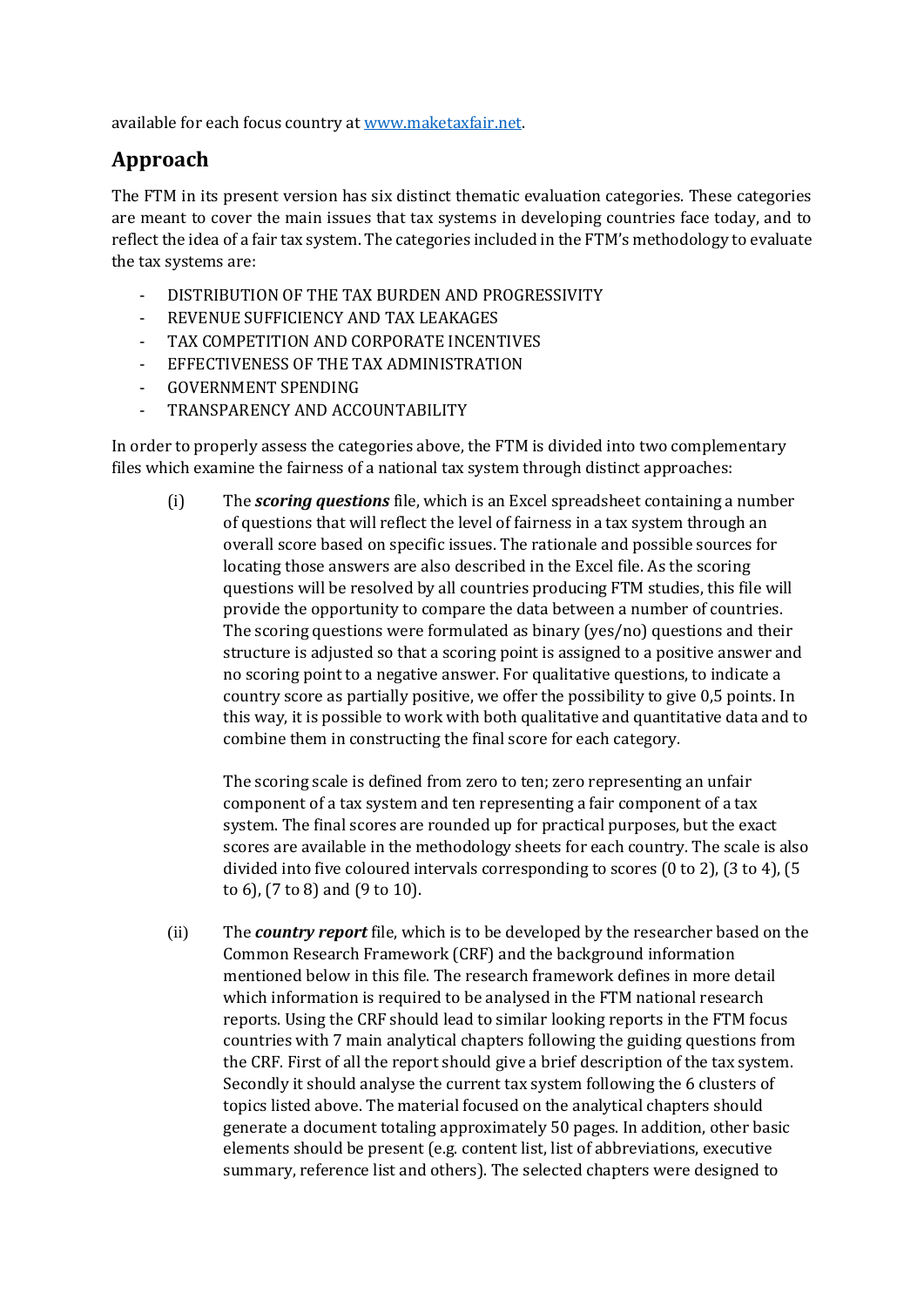best capture the complex character of tax systems in order to evaluate fairness of a tax system under review. While a similar pattern is expected based on the CRF, the authors and organizations involved in the development of the FTM Country Report may have specific priorities and chapters/topics which are of more relevance to them based on the national context and advocacy priorities. The ultimate purpose of the FTM is to develop evidence-based research which will be of use in national advocacy, promoting co-ownership of the reports produced between the different actors involved. With that in mind, the FTM encourages flexibility so specific Country Reports may place additional focus on specific areas of interest. Additionally, the CRF can be used as a basis for the Term of Reference for the country level research.

#### **PART I**

Step-by-step: sequence of documents and activities for researchers

- 1- All persons involved in the FTM study (project leaders, coordinators, researchers and possible assistants) should before anything else read all the information in this file, as it will provide a general overview of the functions, structure and objectives of the FTM. It is particularly relevant to review the *background information* listed below, as it will provide contextual knowledge needed for a high quality research document.
- 2- The researcher must initiate the work by analyzing and filling the *scoring questions* (present in the Excel spreadsheet). The scoring questions will provide an initial perspective of your national tax system and indicate possible areas/topics that will require further attention and possible recommendations for future advocacy work.
- 3- The complete Excel spreadsheet with the scoring questions should be sent to the FTM team. If the researcher has encountered any issues or doubts about a scoring question, this should be communicated to the FTM team at that moment. The FTM team will review and provide feedback on the Excel spreadsheet, which should be further developed by the researcher until a final version is reached.
- 4- The researcher will then begin to write the *country report* utilizing the methodology present in the Common Research Framework (CRF) file. To ensure the production of a high quality research, it is important that the researcher takes into account the background information and scoring questions previously analyzed. In fact, the relevant information connected to the scoring questions should be displayed throughout the country report (if possible, the researcher should provide a list of references to the page numbers in the country report where the scoring questions information can be found).
- 5- A first draft of the country report should be sent to the FTM team. If the researcher has encountered any issues or doubts about any question in the Common Research Framework, this should be communicated to the FTM team at that moment. The FTM team will review and provide feedback on the country report, which should be further developed by the researcher until a final version is reached.
- 6- After a final version of both the scoring questions and country report files is reached, the FTM products will undergo a sign-off process from the global Oxfam Tax Justice team. This might result in further work by the researcher until a final version is agreed.
- 7- Launch plans for the report should be considered as well as future development of advocacy work based on the FTM findings.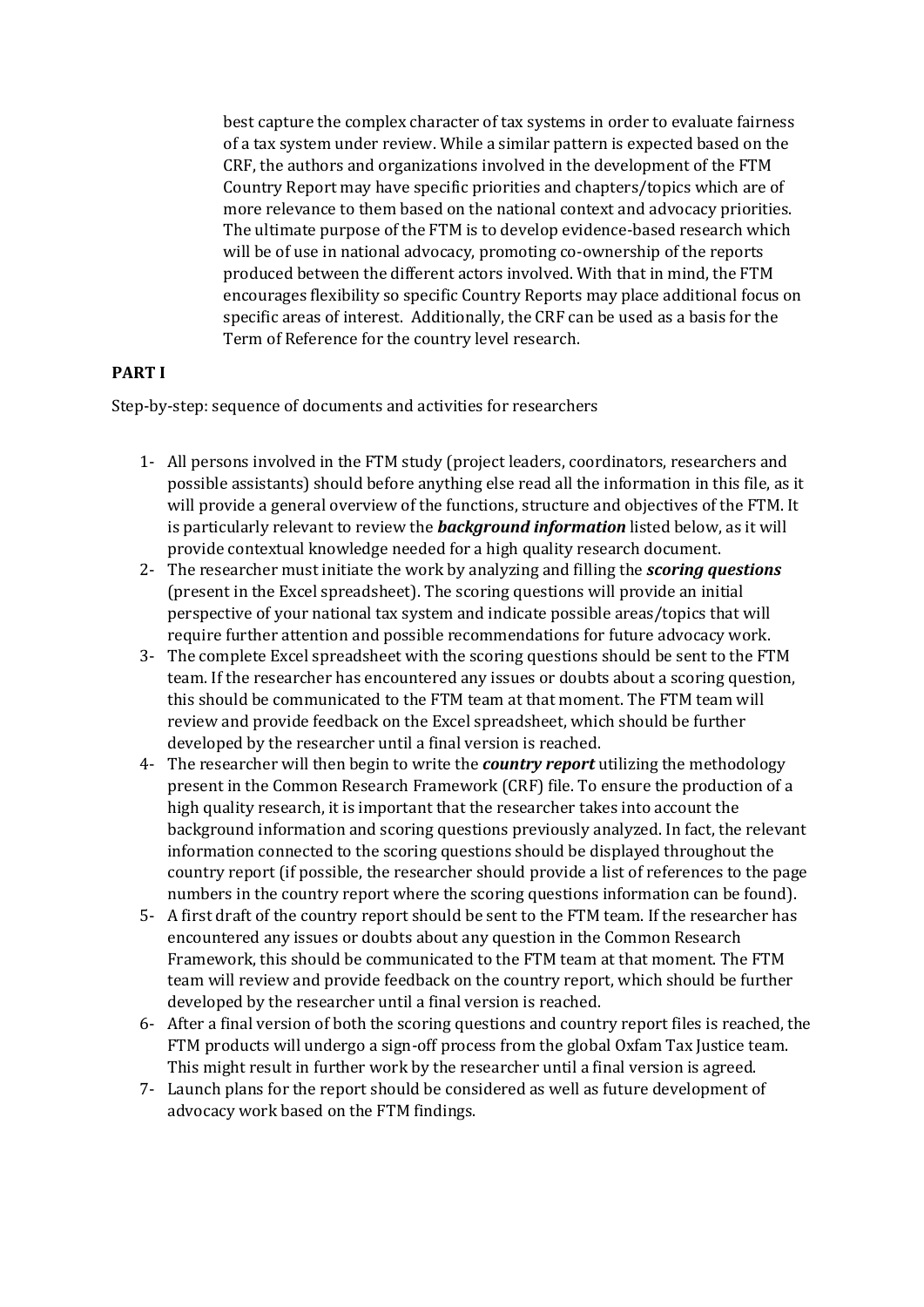# **PART II**

This chapter incorporates a brief description and some background information on each of the thematic categories. This background information should provide the researcher with sufficient tools to gather the knowledge needed for answering each categories' questions and developing a high-quality FTM Country Report.

#### 1) **Brief description of the tax system**

The objective of this 1st chapter is to provide a comprehensive overview of the structure of the tax system, the authorities responsible for collecting taxes and the overall approach to managing taxes. This section also determines the impact of the changes that have been made to the tax system in previous years and whether the country has been moving towards a genderresponsive fair tax system or instead following a regressive and socially unjust path.

# 2) **Distribution of the tax burden and progressivity**

In this chapter, the FTM aims to assess the progressivity of selected taxes and to determine what impact they have on income/wealth distribution and inequality. The taxes most closely analyzed include among Personal Income Tax, Corporate Income Tax, VAT/Sales Tax and Wealth Taxes. It is assumed that direct taxes are generally more progressive than indirect taxes, however, this section should also analyse whether there are exceptions to this assumption (e.g. luxury consumption taxes or low-thresholds on personal income taxation).

This chapter also looks closely at the structure of the tax system through a gender perspective. Further fundamental issues related to informal sector taxation, treatment of Small and Medium Enterprises and public perception are also analyzed. Alongside the information about how much is collected per each tax, this section allows researchers to draw conclusions about the fairness of each tax and to provide policy recommendations on overall progressiveness of the domestic tax system.

Background information:

**.** 

- (i) Information around the official minimum wage of the country and if it is considered sufficient to provide a proper living standard.
- (ii) Information around wage gaps between men and women, including points such as the average income for women, motherhood impact and others.
- (iii) Methods of personal income tax collection (e.g. withholding at source for salaries as in PAYE or self-assessment for other forms of income).
- (iv) Information around the existence of an official list of essential & basic goods, including which goods are present in it and if there is a fiscal policy for the goods in the list. This analysis should include the fiscal approach to essential care products for women.
- (v) Existence of studies demonstrating the amount of total corporate income liable to taxation. This calculation would contribute to analyzing the effectiveness of CIT in your country.
- (vi) Traditional goods/services traditionally produced/traded by women in your country. In some countries it is possible to recognize specific economic sectors where women contribute to mostly, which assists on the analysis of gender biases.
- (vii) Basic concepts on transfer pricing (the arm's length standard and alternative models) and capital gains taxation. 1

<sup>&</sup>lt;sup>1</sup> Transfer Pricing Asia – What is transfer pricing? A clear and simple definition <https://transferpricingasia.com/what-is-tp/>

Transfer pricing methods and alternatives – Safe harbour regimes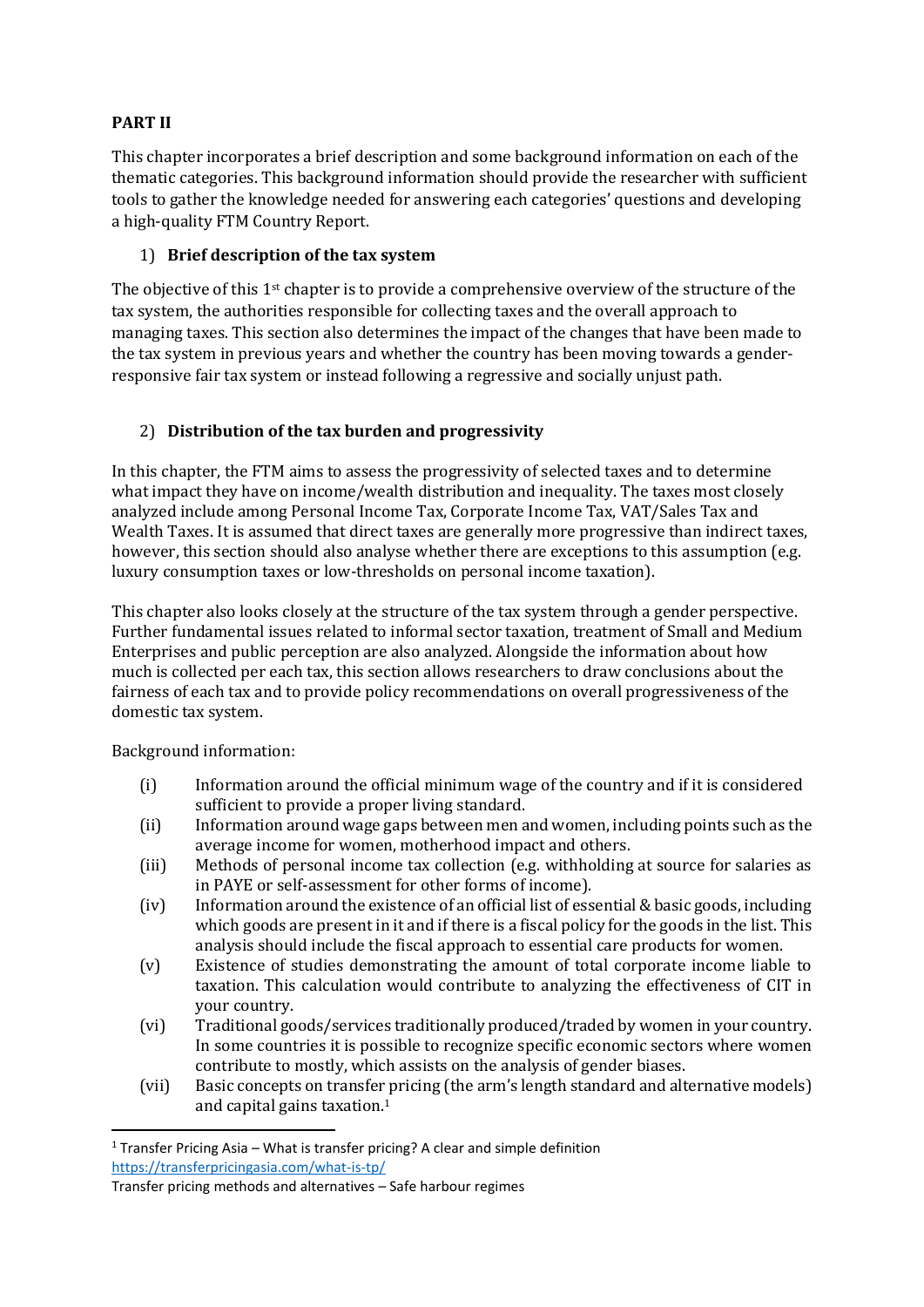- (viii) If your country has a Value-Added Tax (VAT) system, a basic knowledge on technical distinction between exemption and zero-rate for VAT. 2
- (ix) The informal economy is broadly defined as any economic activity that is not subject to government regulation of taxation. According to the International Labour Organization, the informal economy comprises more than half of the global labour force and more than 90% of Micro, Small and Medium Enterprises (MSMEs) worldwide. Informality is an important characteristic of labour markets in the world with millions of economic units operating and hundreds of millions of workers pursuing their livelihoods in conditions of informality. The expression "*informal economy*" encompasses a huge diversity of situations and phenomena, manifesting itself in a variety of forms across and within economies. Formalization process and measures aiming to facilitate transitions to formality need to be tailored to specific circumstances that different countries and categories of economic units or workers face**. 3**
- (x) General distribution patterns of wealth and property distribution in the country, taking into consideration historical inequality trends.

# 3) **Revenue sufficiency and tax leakages**

The objective of this section is to determine the total tax (and non-tax) revenue and to identify where most tax revenues get lost through Illicit Financial Flows (IFFs). Through such analysis, we seek to provide policy recommendations to increase revenues fairly and sustainably, whilst preventing tax leakages through IFFs - including tax evasion and avoidance. Increased revenues should be spent on inequality-reducing public services, particularly those that also address gender inequality, so that the most marginalised can be supported.<sup>4</sup>

Background information:

1

- (i) Illicit Financial Flows (IFF) concept: *The cross-border movement of funds that are illegally acquired, transferred or used. The sources of these cross-border transfers may be bribery, theft by government officials, the trafficking of drugs, arms and humans, smuggling, commercial tax evasion, trade mispricing or abusive transfer pricing.* <sup>5</sup>
- (ii) Tax/GDP ratio trends development over the last years (and comparison with neighboring jurisdictions and countries with similar economic indicators and overall development levels).
- (iii) Financing gap on gender equality and women's rights commitments.<sup>6</sup>

- [https://www.ilo.org/global/publications/books/WCMS\\_626831/lang--en/index.htm](https://www.ilo.org/global/publications/books/WCMS_626831/lang--en/index.htm)
- <sup>4</sup> Further initial information: **[GADN briefing,](https://static1.squarespace.com/static/536c4ee8e4b0b60bc6ca7c74/t/5c34c34cb8a04568549dc77d/1546961742579/How+social+protection%2C+public+services%2C+infrastructure+impact+women%27s+rights.pdf) [ActionAid,](https://www.ms.dk/sites/default/files/udgivelser/grps_framework.pdf) [PSI CSW statement](https://world-psi.org/uncsw/wordpress/wp-content/uploads/2019/03/FactSheetCSW63_Privatisation.pdf)**

<https://www.slideshare.net/ICTDTax/transfer-pricing-methods-and-alternatives-safe-harbour-regimes>  $2$  Tax Policy Center – What is the difference between zero rating and exempting a good in the VAT? [https://www.taxpolicycenter.org/briefing-book/what-difference-between-zero-rating-and-exempting-good](https://www.taxpolicycenter.org/briefing-book/what-difference-between-zero-rating-and-exempting-good-vat)[vat](https://www.taxpolicycenter.org/briefing-book/what-difference-between-zero-rating-and-exempting-good-vat)

<sup>&</sup>lt;sup>3</sup> ILO stats on women and men in the informal economy

<sup>&</sup>lt;sup>5</sup> For a good overview of Illicit Financial Flows, see: [https://www.taxjustice.net/2015/02/02/mbeki-panel-illicit](https://www.taxjustice.net/2015/02/02/mbeki-panel-illicit-financial-flows-africa-leads-way/)[financial-flows-africa-leads-way/](https://www.taxjustice.net/2015/02/02/mbeki-panel-illicit-financial-flows-africa-leads-way/) . Further discussion of the definition of IFFs can be found here: [https://www.unodc.org/documents/data-and-](https://www.unodc.org/documents/data-and-analysis/statistics/IFF/Background_paper_B_Measurement_of_Illicit_Financial_Flows_UNCTAD_web.pdf)

[analysis/statistics/IFF/Background\\_paper\\_B\\_Measurement\\_of\\_Illicit\\_Financial\\_Flows\\_UNCTAD\\_web.pdf](https://www.unodc.org/documents/data-and-analysis/statistics/IFF/Background_paper_B_Measurement_of_Illicit_Financial_Flows_UNCTAD_web.pdf) <sup>6</sup> UN Women – Discussion Paper on Measuring Sustainable Development Goal Indicator 5c1

[https://opendocs.ids.ac.uk/opendocs/bitstream/handle/123456789/14288/ICTD\\_RiB\\_30\\_Online.pdf](https://opendocs.ids.ac.uk/opendocs/bitstream/handle/123456789/14288/ICTD_RiB_30_Online.pdf) UN Women – Handbook on Costing Gender Equality

<http://gender-financing.unwomen.org/en/resources/h/a/n/handbook-on-costing-gender-equality>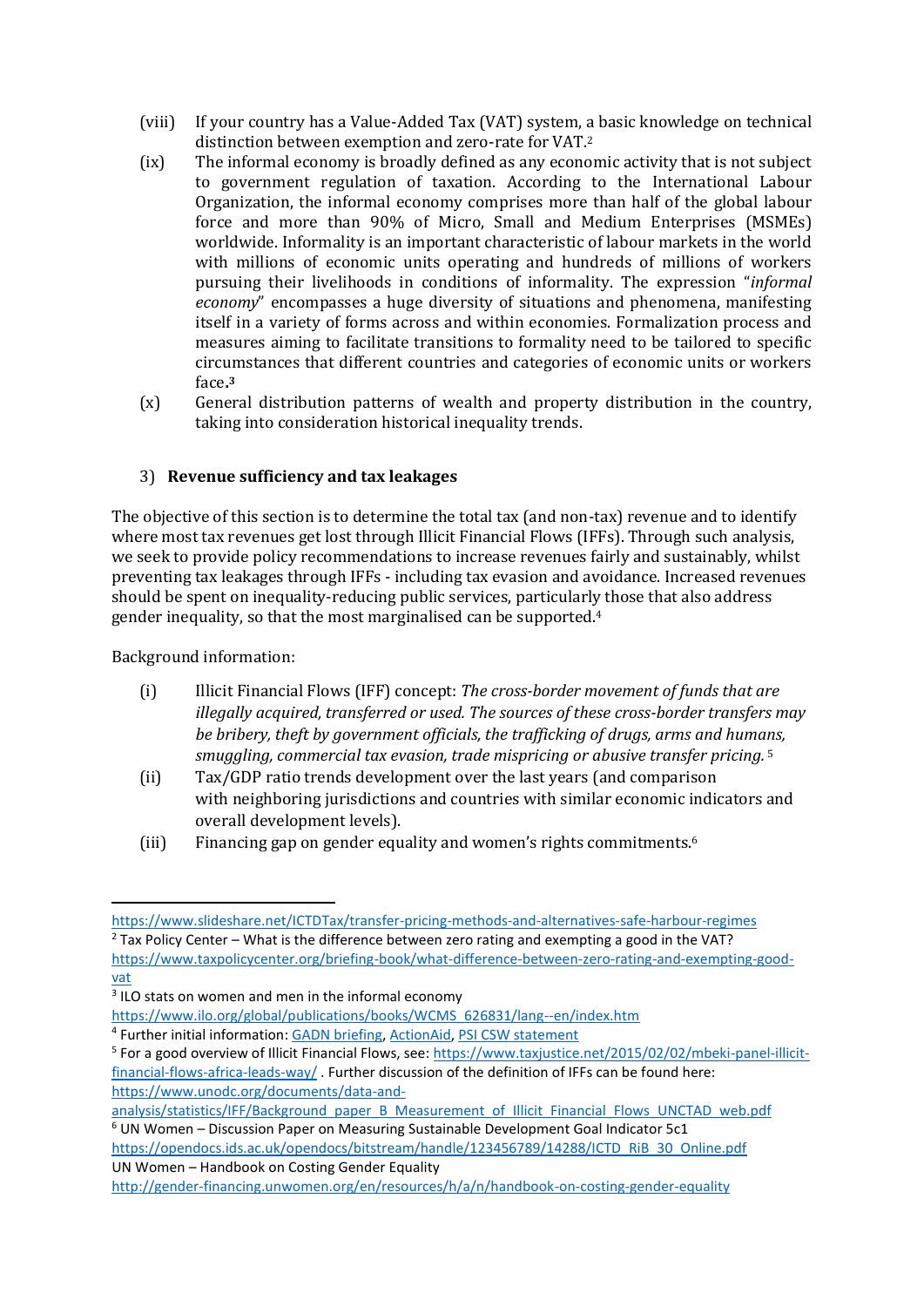- (iv) Basic knowledge on differences between centralized and decentralized models of State (Unitary and Federalist models).<sup>7</sup>
- (v) Established targets for tax/GDP ratio in accordance with government documents and international agreements on development goals.
- (vi) Sustainable Development Goals from the UN Development Programme. 8
- (vii) 2015 Addis Ababa Action Agenda 3rd International Conference on Finance Development. 9
- (viii) Commission on the Status of Women 2019 CSW63 Conclusions. 10
- (ix) Explicit or implicit definitions of revenue 'sufficiency' (National Development Plans).
- (x) Corporate taxpayer trends, including perspectives on multinational companies and Micro Small and Medium Enterprises (MSME).
- (xi) Individual taxpayer trends, including disaggregated data by gender, age, income, region and other relevant groupings.
- (xii) Estimates of informal sector, including magnitude and composition of informal employment (share of informal employment/total employment, total and by gender, age, and other relevant factors).

# 4) **Tax competition and corporate incentives**

This chapter looks closer into tax competition between the analyzed country and its neighbours or countries in similar socio-economic scenarios. Countries often provide tax incentives to corporations, which can have a negative overall impact on the overall progressiveness of the tax system if not properly designed, implemented and supervised. Further analysis on the interaction of the country with international competitors will allow the researcher to evaluate if the government is safeguarding the progressiveness of the domestic tax system or making costly concessions to attract foreign direct investment.

Background information:

**.** 

(i) List of possible corporate tax incentives: Tax holidays, super deductions for investments, corporate tax credits on investments, large tax exemptions for domestic or foreign companies, rules that exempt profits from exports or transactions with non-residents (e.g. free trade zones, special economic zones or export processing zones), incentives for the shipping industry, development zones (if so, are these zones really located in disadvantaged areas?), incentives for financial industry (e.g. offshore banking, corporate treasury centers, lower rates for insurance activities, lower rates for investment funds or trusts, mobile banking incentives), incentives for multinational headquarters, incentives for international companies (e.g. International Business Company licences) and other similar policies.

[https://www.oecd-ilibrary.org/taxation/oecd-working-papers-on-fiscal-federalism\\_22265848](https://www.oecd-ilibrary.org/taxation/oecd-working-papers-on-fiscal-federalism_22265848) <sup>8</sup> United Nations Development Programme – Sustainable Development Goals

 $7$  Enotes – What is the difference between unitary and federal systems?

<https://www.enotes.com/homework-help/wat-iz-differnce-between-unitary-federal-systems-294718> OECD Working Papers on Fiscal Federalism

<https://www.undp.org/content/undp/en/home/sustainable-development-goals.html>

 $9$  Addis Ababa Action Agenda of the 3<sup>rd</sup> International Conference on Financing for Development [https://www.un.org/esa/ffd/wp-content/uploads/2015/08/AAAA\\_Outcome.pdf](https://www.un.org/esa/ffd/wp-content/uploads/2015/08/AAAA_Outcome.pdf)

<sup>&</sup>lt;sup>10</sup> United Nations – Commission on the Status of Women, 63<sup>rd</sup> Session Agreed Conclusions <https://undocs.org/en/E/CN.6/2019/L.3>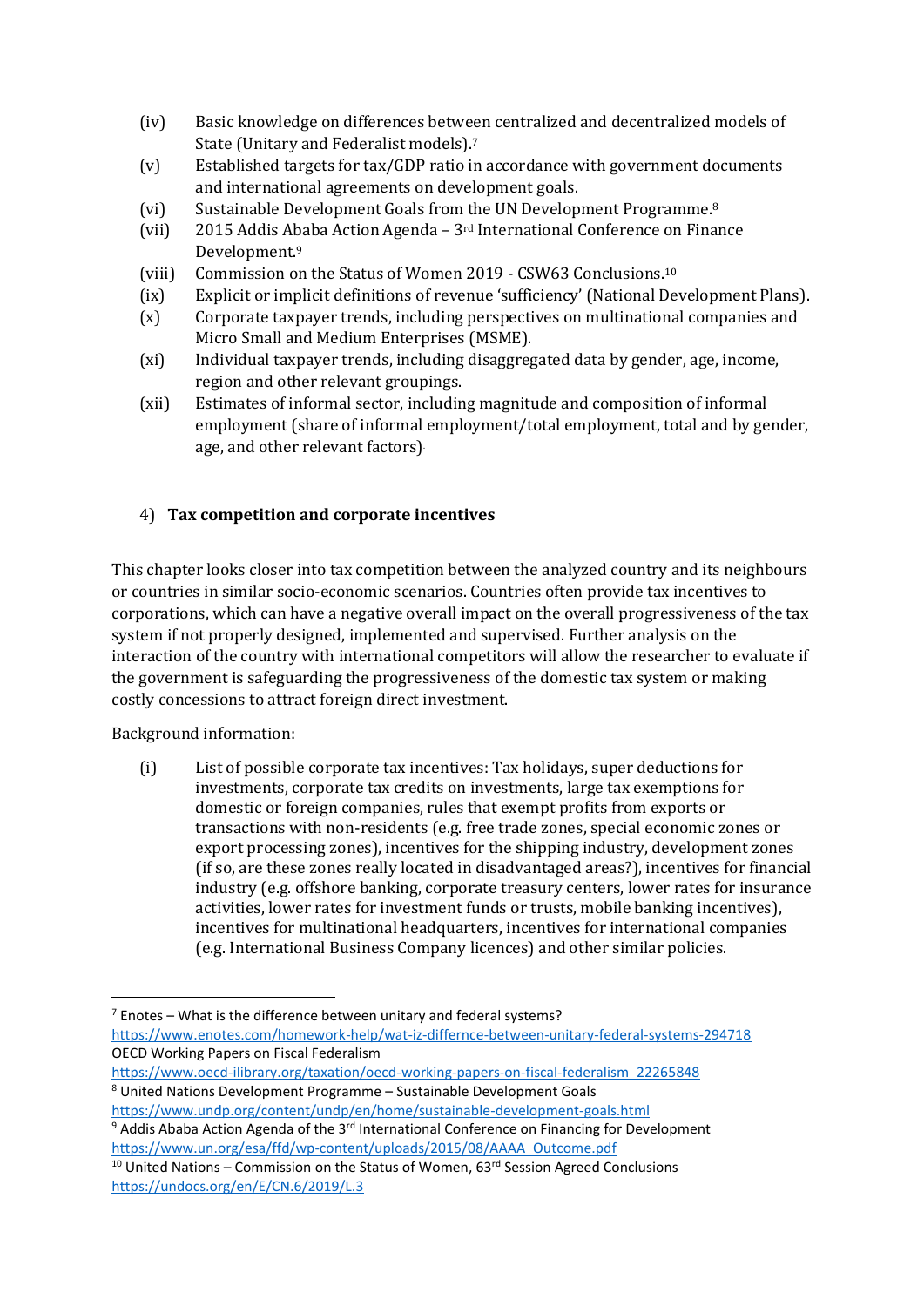- (ii) What type of economic activities does the country want to attract (i.e. logistics, manufacturing, shipping, IT)?
- (iii) Is your country natural resource rich? Have there been specific policies designed to attract foreign investment into this economic sector? How about fiscal policies?
- (iv) Is your country competing with neighbouring countries to attract investments with tax incentives or tax deals for specific companies? Have there been media stories on this? How does your country promote itself: through its ministries and public administration entities or through chambers of commerce? Is there any specific tax language in such promotion?
- (v) Basic distinction between double tax treaties based on the OECD model and the United Nations model. 11

#### 5) **Effectiveness of the tax administration**

This section aims to assess the capacity of the tax administration, particularly its capacity to effectively implement progressive tax policies – and to help determine whether the revenue shortfalls are related to weak tax administration or poorly designed tax policies. It provides information on the capacity of tax administration in terms of human and financial resources and reviews the structure and governance of tax administration, including a gender perspective.

Background information:

**.** 

- (i) How has the cost of tax collection developed over the recent past? How many taxpayers are registered, and how many file tax returns?
- (ii) Political background on history of decentralization or devolution. How are taxing rights/authority allocated between national/state/local governments?
- (iii) Have there been notorious cases of criminal offences related to tax evasion? Any high profile scandals involving large corporations or politically exposed individuals?
- (iv) What is the overall tax morale in the country? Are there any studies analyzing the perception of the tax system between individual citizens and corporations?
- (v) The analysis of tax policies from FTM chapter on Progressivity.
- (vi) TADAT (Tax Administration Diagnostic Assessment Tool). 12
- (vii) Diversity and (gender) inclusion on the tax administration staff.<sup>13</sup>

 $13$  ICTD – Why African tax authorities should employ more women: evidence from Uganda

 $11$  Leiden Law Blog – Source state taxation in model tax treaties

<https://leidenlawblog.nl/articles/source-state-taxation-in-model-tax-treaties> Brian J. Arnold - An Introduction to tax treaties

[https://www.un.org/esa/ffd/wp-content/uploads/2015/10/TT\\_Introduction\\_Eng.pdf](https://www.un.org/esa/ffd/wp-content/uploads/2015/10/TT_Introduction_Eng.pdf) <sup>12</sup> <http://www.tadat.org/>

[https://opendocs.ids.ac.uk/opendocs/bitstream/handle/123456789/14288/ICTD\\_RiB\\_30\\_Online.pdf](https://opendocs.ids.ac.uk/opendocs/bitstream/handle/123456789/14288/ICTD_RiB_30_Online.pdf) OECD – Diversity and inclusion

<http://gender-financing.unwomen.org/en/resources/h/a/n/handbook-on-costing-gender-equality> ICTD – Tax and gender in developing countries: what are the issues?

[https://opendocs.ids.ac.uk/opendocs/bitstream/handle/123456789/13066/ICTD\\_SumBrief%236\\_OnlineNew2.](https://opendocs.ids.ac.uk/opendocs/bitstream/handle/123456789/13066/ICTD_SumBrief%236_OnlineNew2.pdf?sequence=1&isAllowed=y) [pdf?sequence=1&isAllowed=y](https://opendocs.ids.ac.uk/opendocs/bitstream/handle/123456789/13066/ICTD_SumBrief%236_OnlineNew2.pdf?sequence=1&isAllowed=y)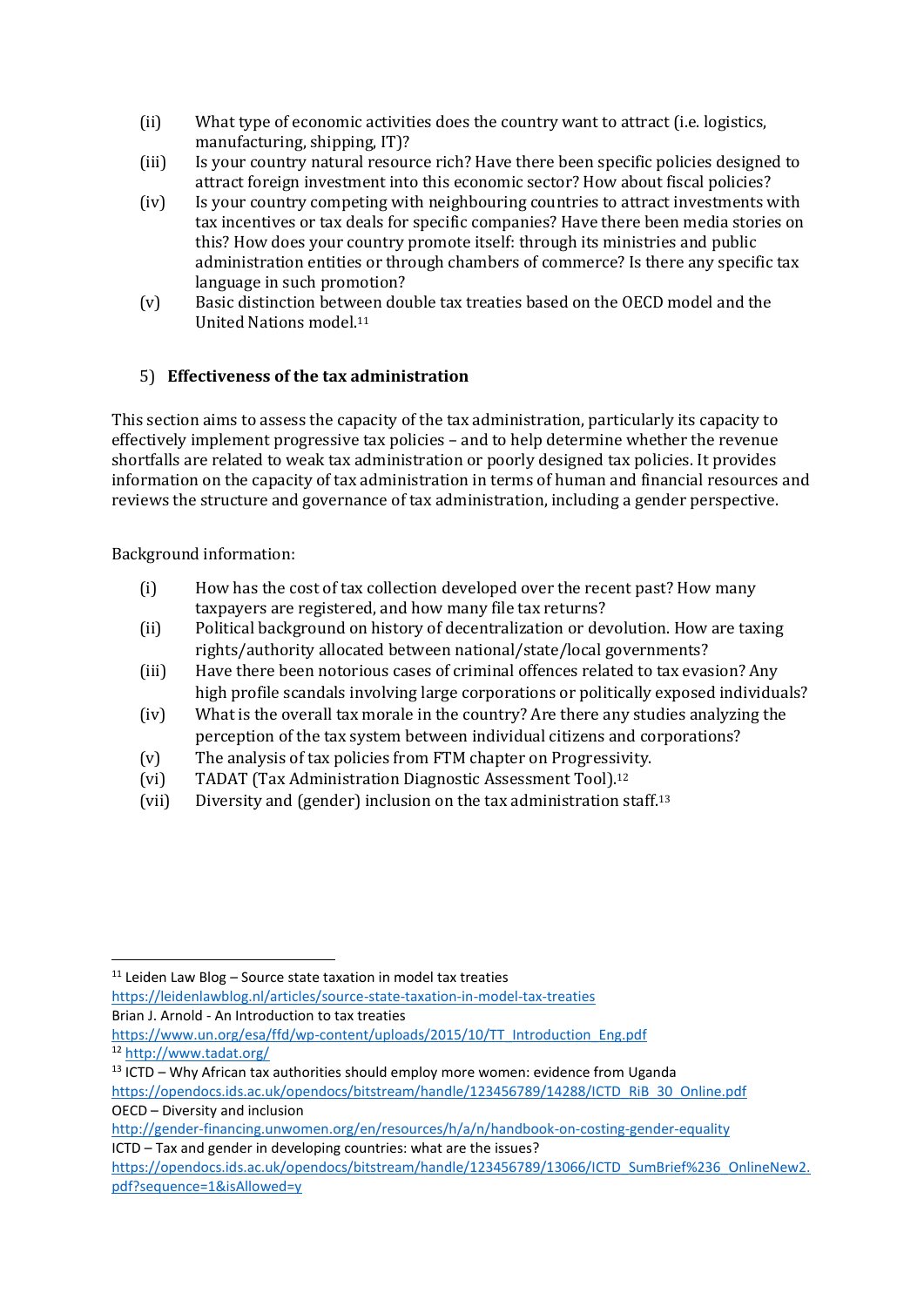# 6) **Government Spending**

The objective of this part is to review how the government spends the revenues collected and whether the effects of fair tax collection are enhanced or diminished by the government spending. Education, healthcare, agriculture and social protection are the main topics under review as they represent basic public services. Pro-poor and gender analyses of these topics are provided to determine whether the spending is targeted to reduce poverty and decrease economic and gender inequality. Specific attention is given to government efforts with regard to gender responsive budgeting and actual expenditure.

Background information:

- (i) Concept of gender-responsive budgeting & gender-responsive spending. 14
- (ii) Overall and disaggregated (by gender, age, income or other relevant grouping) knowledge about national situation on education, health, agriculture and social security. In case there are strong regional disparities in investment and quality service provision, this is also relevant.
- (iii) Subsidies and tax incentives mentioned in this chapter are direct subsidies.
- (iv) Information on government expenditure on care-related services and infrastructure in order to recognize, reduce and redistribute unpaid care work, including use of time use surveys.<sup>15</sup>
- $(v)$  Incheon Declaration to ensure inclusive and equitable quality education.<sup>16</sup>
- (vi) Abuja Declaration to improvement of health sector.<sup>17</sup>
- (vii) Maputo Declaration on agriculture and food security.<sup>18</sup>
- (viii) Education expenditure questions in the CRF & scoring questions only make reference to primary and secondary education (not universities).
- $(ix)$  Impact of public expenditure decisions on women and girls.<sup>19</sup>

[https://static1.squarespace.com/static/536c4ee8e4b0b60bc6ca7c74/t/5c34c34cb8a04568549dc77d/1546961](https://static1.squarespace.com/static/536c4ee8e4b0b60bc6ca7c74/t/5c34c34cb8a04568549dc77d/1546961742579/How+social+protection%2C+public+services%2C+infrastructure+impact+women%27s+rights.pdf) [742579/How+social+protection%2C+public+services%2C+infrastructure+impact+women%27s+rights.pdf](https://static1.squarespace.com/static/536c4ee8e4b0b60bc6ca7c74/t/5c34c34cb8a04568549dc77d/1546961742579/How+social+protection%2C+public+services%2C+infrastructure+impact+women%27s+rights.pdf) Action Aid – Gender-responsive public services

<https://actionaid.org/publications/2018/framework-2018-gender-responsive-public-services>

 $15$  International Labour Organization – Care work and care jobs for the future of decent work

[https://www.ilo.org/global/publications/books/WCMS\\_633135/lang--en/index.htm](https://www.ilo.org/global/publications/books/WCMS_633135/lang--en/index.htm)

UN Gender Statistics – Allocation of time and time-use

<https://unstats.un.org/unsd/gender/timeuse/>

<https://unesdoc.unesco.org/ark:/48223/pf0000245656>

[https://www.who.int/healthsystems/publications/abuja\\_declaration/en/](https://www.who.int/healthsystems/publications/abuja_declaration/en/)

**<sup>.</sup>**  $14$  IMF Working Paper – Gender budgeting: fiscal context and current outcomes <https://www.imf.org/external/pubs/ft/wp/2016/wp16149.pdf>

Oxfam – A guide to gender-responsive budgeting

<https://policy-practice.oxfam.org.uk/publications/a-guide-to-gender-responsive-budgeting-620429> Oxfam – A short guide to taxing for gender equality

<https://policy-practice.oxfam.org.uk/publications/a-short-guide-to-taxing-for-gender-equality-620629> Gender Development Network: How social protection, public services and infrastructure impact women's rights

Oxfam – A caring economy: what role for government?

<https://oxfamblogs.org/fp2p/a-caring-economy-what-role-for-government/>

<sup>16</sup> UNESCO – Education 2030: Incheon declaration and framework for action

 $17$  World Health Organization – The Abuja declaration 10 years on

 $18$  New Partnership for Africa Development – AU 2003 Maputo Declaration on agriculture and food security <https://www.nepad.org/caadp/publication/au-2003-maputo-declaration-agriculture-and-food-security>

 $19$  Gender Development Network – How social protection, public services and infrastructure impact women's rights